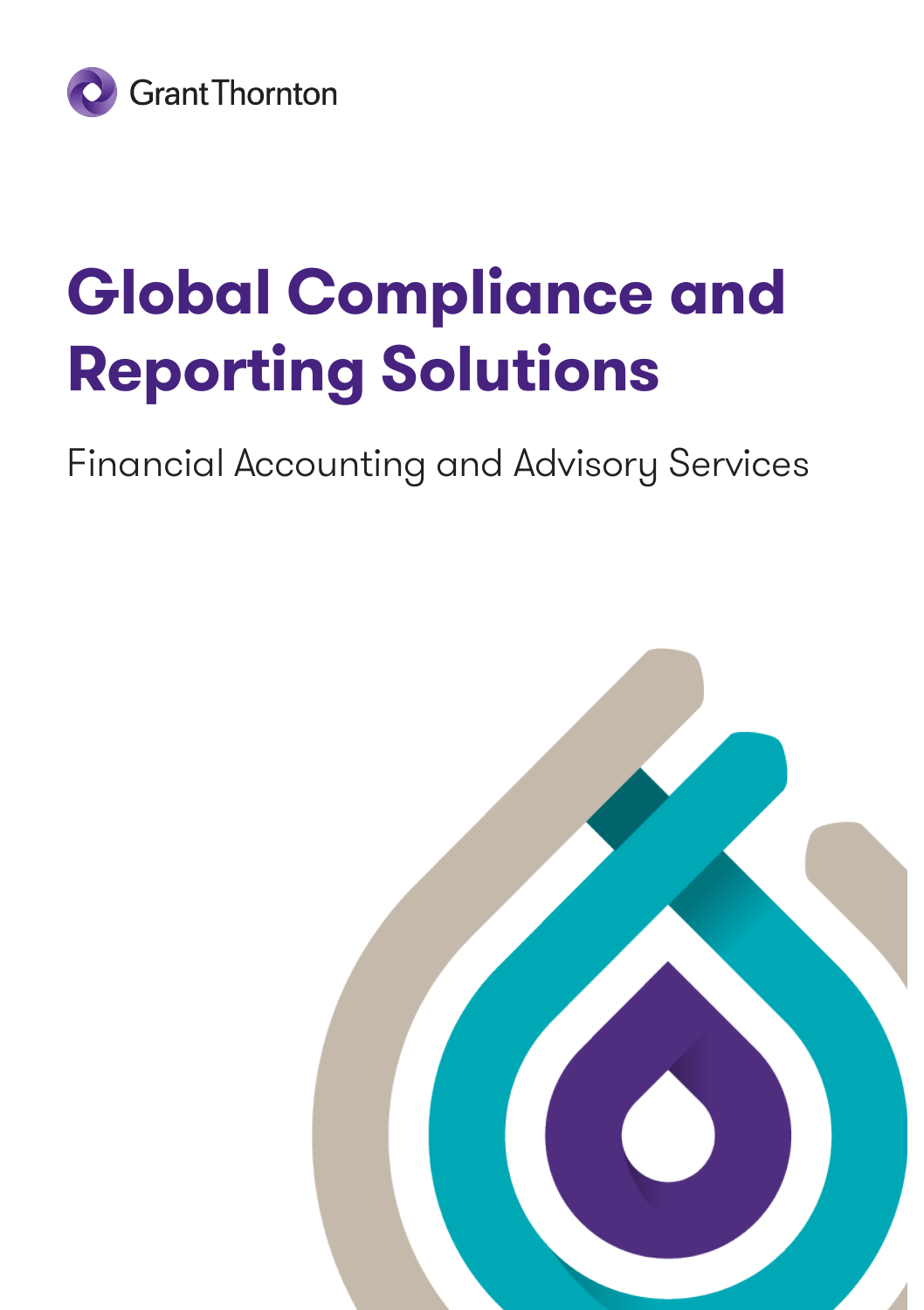### **Global Compliance and Reporting Solutions**

At Grant Thornton, we meet the challenges of our clients. Our unique Global Compliance and Reporting Solutions (GCRS) service offering is tailored to meet all your global statutory reporting requirements through a single point of contact.

We utilise the most up to date technologies to ensure we deliver the highest quality of service while meeting all of your needs in the most effective and efficient manner.

Our specialist team are industry and GAAP experts and are based in our Centre of Excellence (CoE) in Ireland. We offer a unique, fully comprehensive service offering which can be tailored to your specific needs.

# **Our unique GCRS service offering**

#### **Project management:**

• use of our tailored project management software called Grant Thornton Collaborate, powered by Thomson Reuters;

်န္မွာ

- manage all timelines/reporting deadlines; and
- all services carried out through a single point of contact.

### **Group GAAP to local GAAP conversion:**

- multi-jurisdictional GAAP expertise;
- standardised bridge files with complete audit support for all statutory adjustments; and
- full reconciliation and mapping to financial statements.

### **Indirect tax compliance:**

- preparation and filing of all VAT and other indirect tax returns;
- multi-jurisdictional tax compliance diary with pre agreed dates to fit into client timelines and reviews; and
- ability to deal with local tax authorities.



### **Direct tax compliance:**

- preparation and filing of all direct tax filings;
- multi-jurisdictional tax compliance diary with pre agreed dates to fit into client timelines and reviews; and
- ability to deal with local tax authorities.

### **Centralised statutory financial statement preparation:**

- use of a world class statutory reporting tool for production of financial statements;
- provides multi-jurisdictional and multi-lingual financial statements; and
- allows ixbrl tagging of financial statements.

### Shadow books:

- preparation and maintenance of books and records under local GAAP; and
- monthly filings in respect of local books.

### **Ad hoc local compliance:**

- preparation and filing of any required documentation; and
- dealing with local authorities, where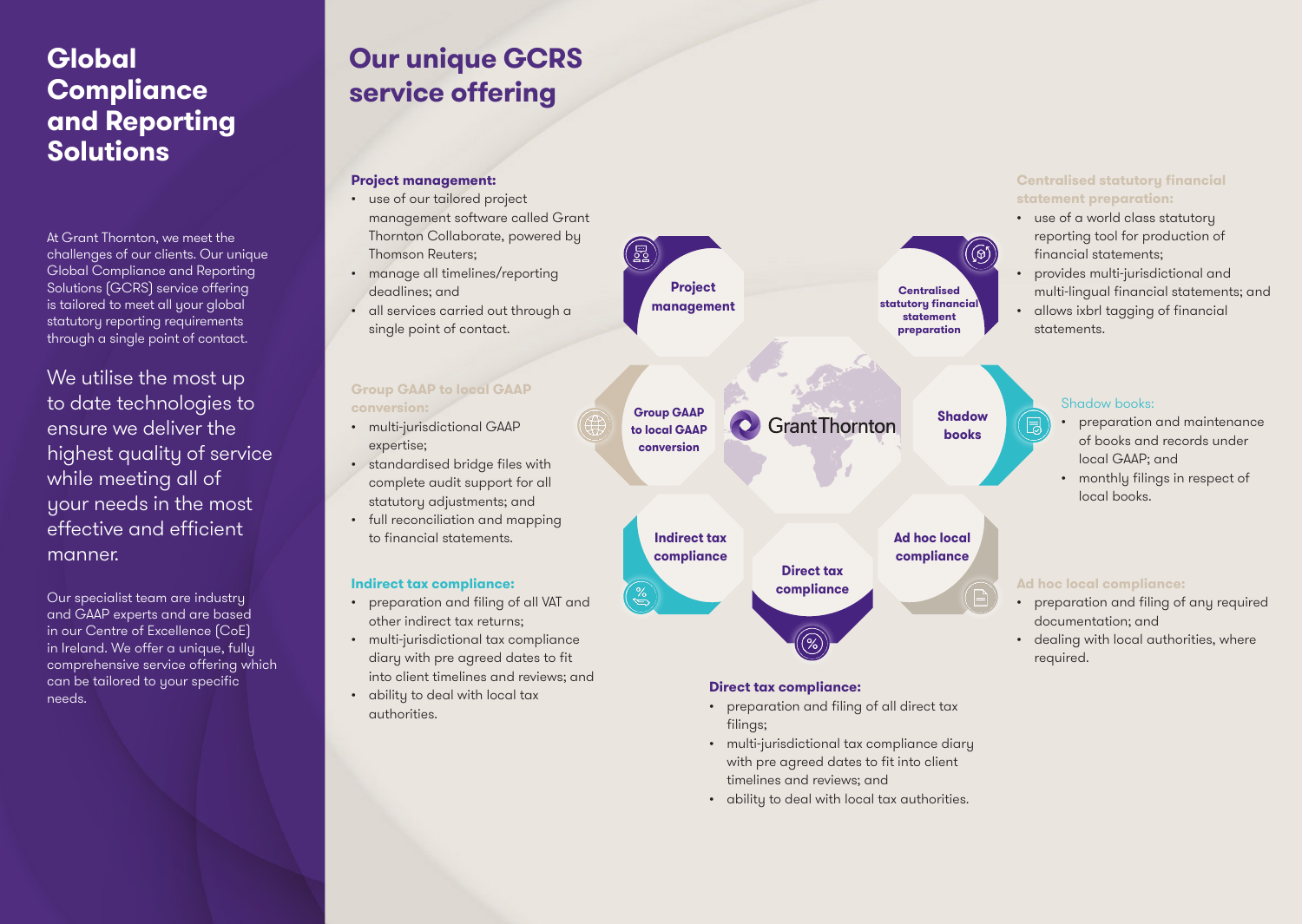### **What makes us different**

![](_page_2_Picture_1.jpeg)

**Single point of contact and centralised approach** 

![](_page_2_Picture_3.jpeg)

**Fee certainty and transparency**

![](_page_2_Picture_5.jpeg)

![](_page_2_Picture_6.jpeg)

#### **Single point of contact and centralised approach**

At Grant Thornton, you will have a dedicated project manager from our CoE team who will act as your single point of contact globally. The availability of this single point of contact will allow for better use of your internal financial resources who will not have to work with multiple compliance teams.

#### **Fee certainty and transparency**

Our 'no surprises' approach to fees is transparent. We are committed to a fixed fee arrangement for agreed scope and do not charge over runs, if there are no changes in the scope. Any additional scope services are agreed in advance ensuring you control the costs.

#### **Scalability and innovation**

Our experts utilise innovative technology to enable our centralised approach. Our CoE team pioneers the use of such tools.

At Grant Thornton, we collaborate on large multi-jurisdictional projects utilising our project management tool, Grant Thornton Collaborate powered by Thomson Reuters and a reputable statutory reporting tool. The tool enables greater standardisation and efficiencies in financial statement production and has multi-lingual capabilities. These tools allow us to deliver services which are both efficient and scalable.

Our continuous improvement mind-set ensures we constantly adapt and deliver best in class, tailored solutions to your global compliance requirements.

#### **Expertise**

Our multilingual team consists of expert accountants with multi GAAP exeperience, who have trained in industry and practice, and understand our clients needs.

Our team has experience in 27 GAAPs and is proficient in 14 languages.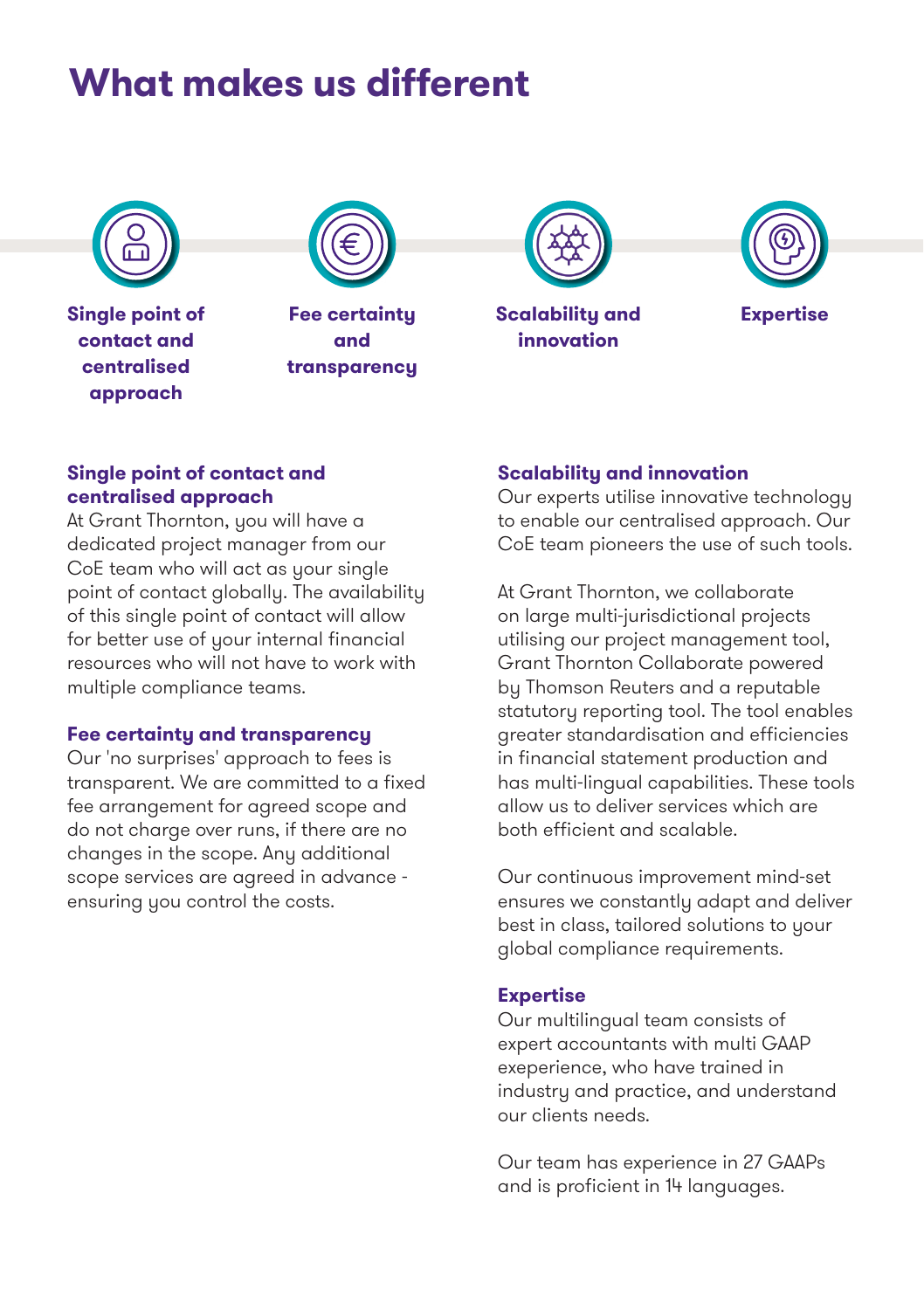### **Key benefits**

![](_page_3_Figure_1.jpeg)